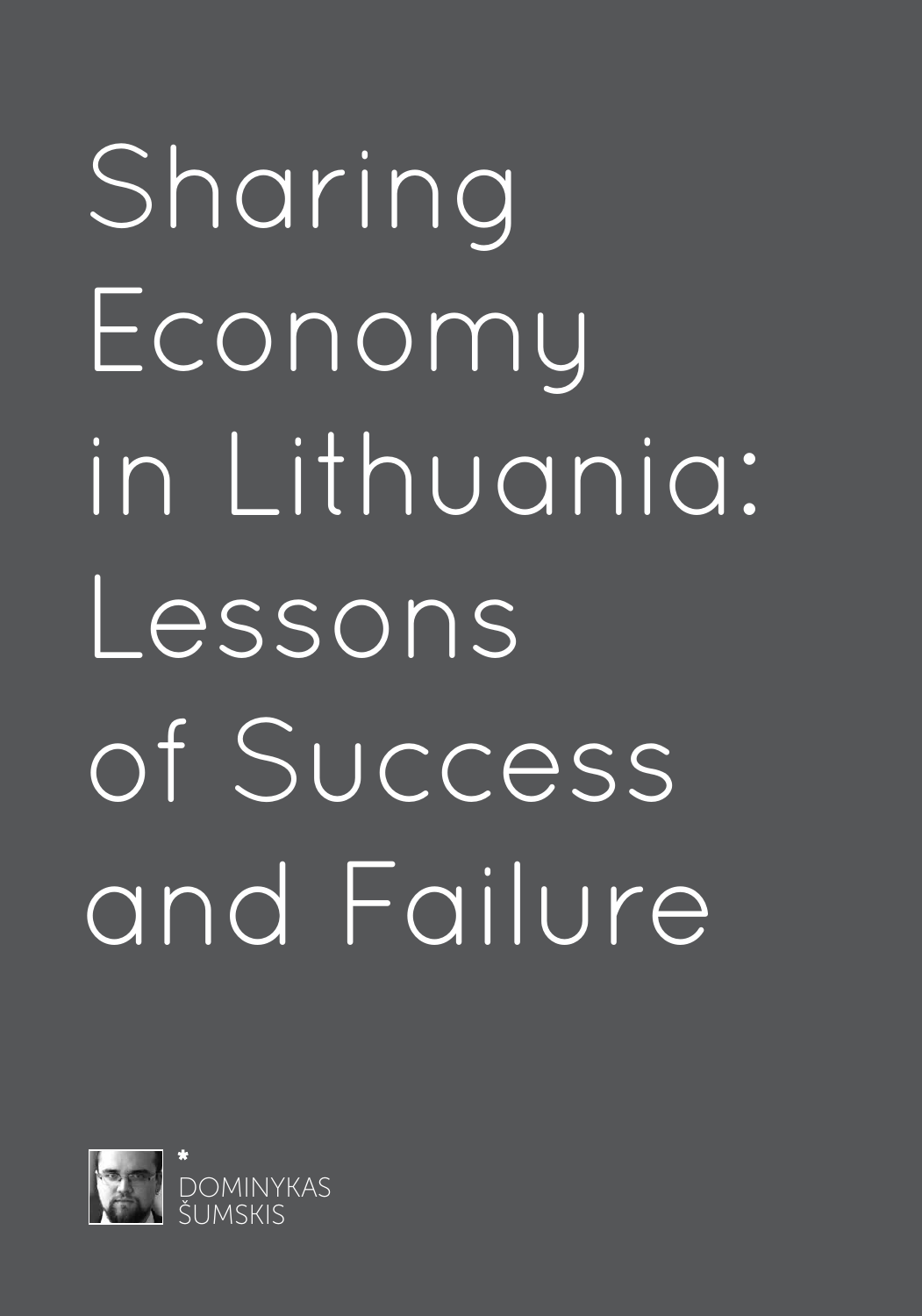The sharing economy is becom-<br>
ing the next big thing. To recap<br>
briefly, it is a type of business<br>
model where the online plat-<br>
form enables buyers and sell-<br>
ers to communicate directly. The market ing the next big thing. To recap briefly, it is a type of business model where the online platform enables buyers and sellplayers are usually (but not exclusively) people who work on a freelance basis. In addition, digital platforms usually provide various tools like direct contact options, feedback and payment systems, etc.

99 IN 2015, THE GROSS REVENUE IN THE EUROPEAN UNION FROM COLLABORATIVE PLATFORMS AND PROVIDERS WAS ESTIMATED TO BE EUR 28 BILLION

According to the European Commission, in 2015, the gross revenue in the European Union from collaborative platforms and providers was estimated to be EUR 28 billion. In the United States, nearly 1% of adults actively earn income from the online platform economy. Nevertheless, compared to the last three years, this number has increased tenfold. The total number of people who have used sharing economy platforms has increased forty seven times in the last three years. Even though the numbers are still not significant, the recent increase has been immense. Taking this and other factors into consideration, the European Parliament estimates that the potential economic gain from the better use of capacities enabled by the sharing economy is EUR 572 billion in annual consumption across the EU.

The first sharing economy businesses appeared in Lithuania only a couple of years ago. Therefore, there is not enough economic data to evaluate how significant it has been to the Lithuanian economy. The sectors that the sharing economy business models emerge in are rather different and completely separated. This has led to both – different attitudes of the governmental institutions and different paces of development. In order to see how sharing economy markets operate, an analysis of the relationship between the governing bodies and the sharing economies is much needed.

## TAXI REGULATIONS IN LITHUANIA

The main passenger transporting companies in Lithuania are taxi companies. Taxi drivers and their cars are subject to a certain set of rules and requirements. As in most of the countries, special marking signs are required for cars. These include a taxi sign which has to be placed on top of a car and has to be lit while the car is being used as a taxi. A car must also have a specific yellow and black marking on the outside of it. Requirements for taxi cars also include specific license plates and more strict civil insurance policies, which tend to be more expensive than the ones for regular cars. Moreover, taxi cars have to pass a vehicle inspection once a year, and twice a year if a car is older than five years.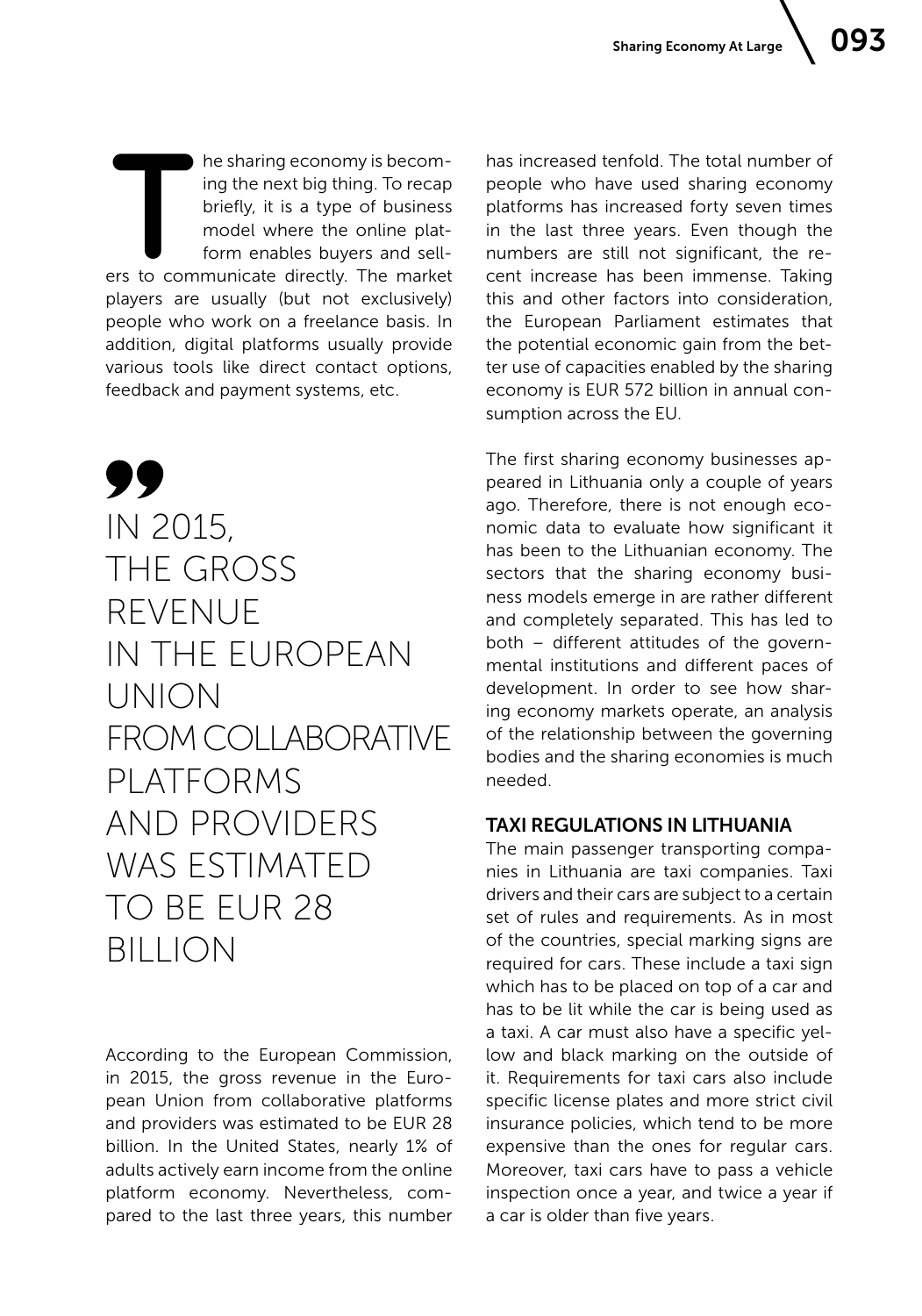99 SEEING THE NEW P2P LENDING PLATFORMS AS THE SAME TYPE OF SERVICE PROVIDERS, THE BANK OF LITHUANIA TOOK A RIGID STANCE ACCUSING THE FIRST PLATFORMS OF ILLEGALLY PROVIDING INVESTMENT AND PAYMENT SERVICES

The drivers themselves must have a municipality-issued license and a certificate which confirms that the driver has passed a government-organized examination for taxi drivers. Taxi drivers must also carry out a meticulous journal logging system which has to be synchronized to a registered taximeter. Needless to say, issuing of these taximeters is charged extra by local taxing authorities.

Despite the fact that some of the taxi companies have been under investigation for tax fraud, compared to other countries, Lithuanian regulations for taxi drivers are less restrictive. For example there is no limitation of the number of taxi cars or drivers, and the license fees are not as exorbitant as in Paris or New York. Although the cars are required to have a certain visual marking, the requirements are not as specific as, for example, the ones in London.

## UBER IN LITHUANIA

Uber flourished in part due to being able to suggest an alternative to the aforementioned excessive regulations throughout the world. Yet, this has not been the case in Lithuania. Uber reached Vilnius on January 2014 by establishing its branch office in the city. In October 2015, the Vilnius Municipality and Uber signed a joint agreement to commence operations. By the end of 2015, the company was already providing services for drivers and riders alike. According to the Logistics and Operations Manager for Uber Lithuania Vytautas Černiauskas, Vilnius has been the fastest city in which Uber has established its services so far.

On the one hand, such a hasty introduction of the service had its benefits. It provides opportunities for people to earn money by driving, and riders have more options of services. On the other hand, the business model encountered uncertainties with the legal system. At first, this discouraged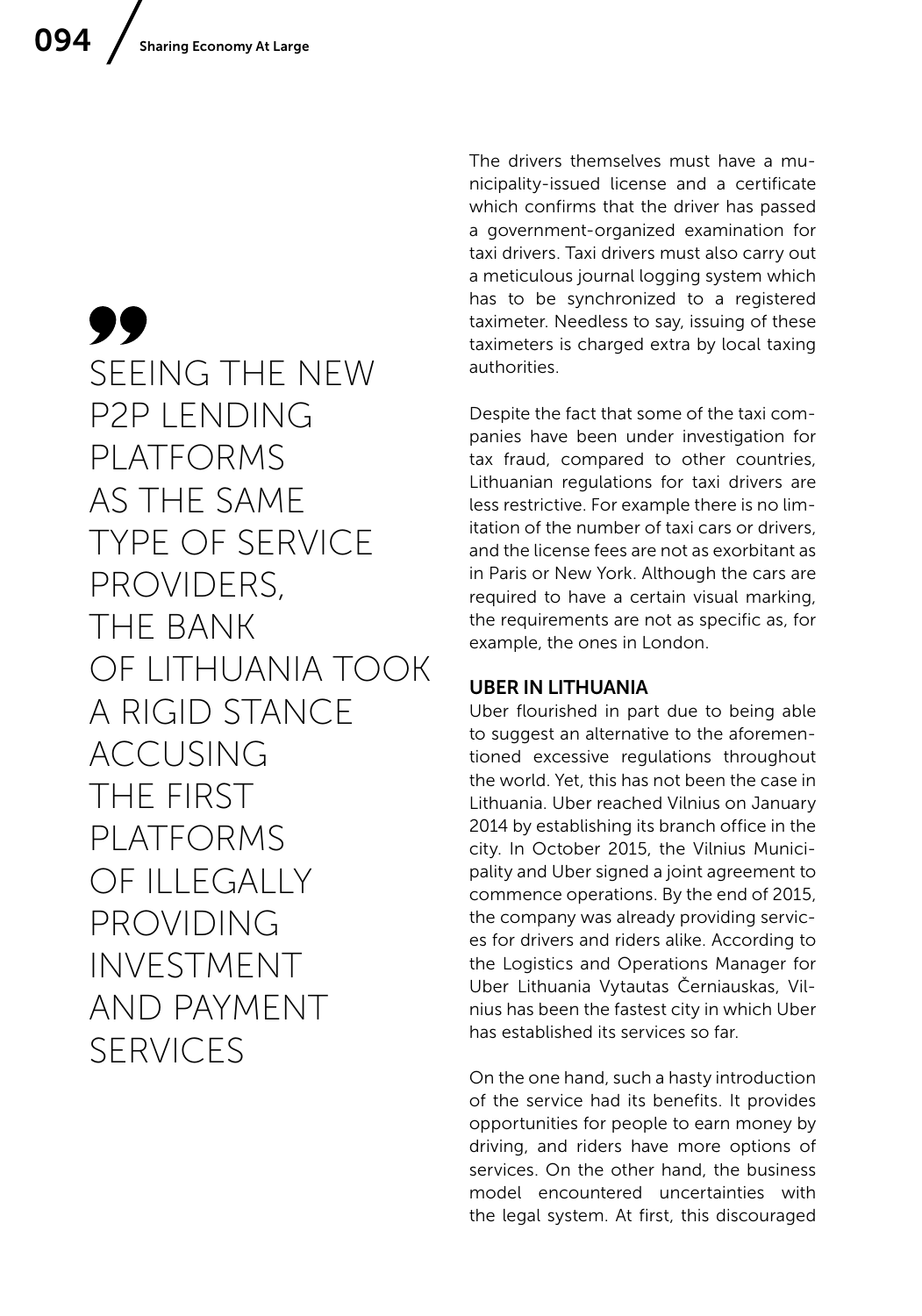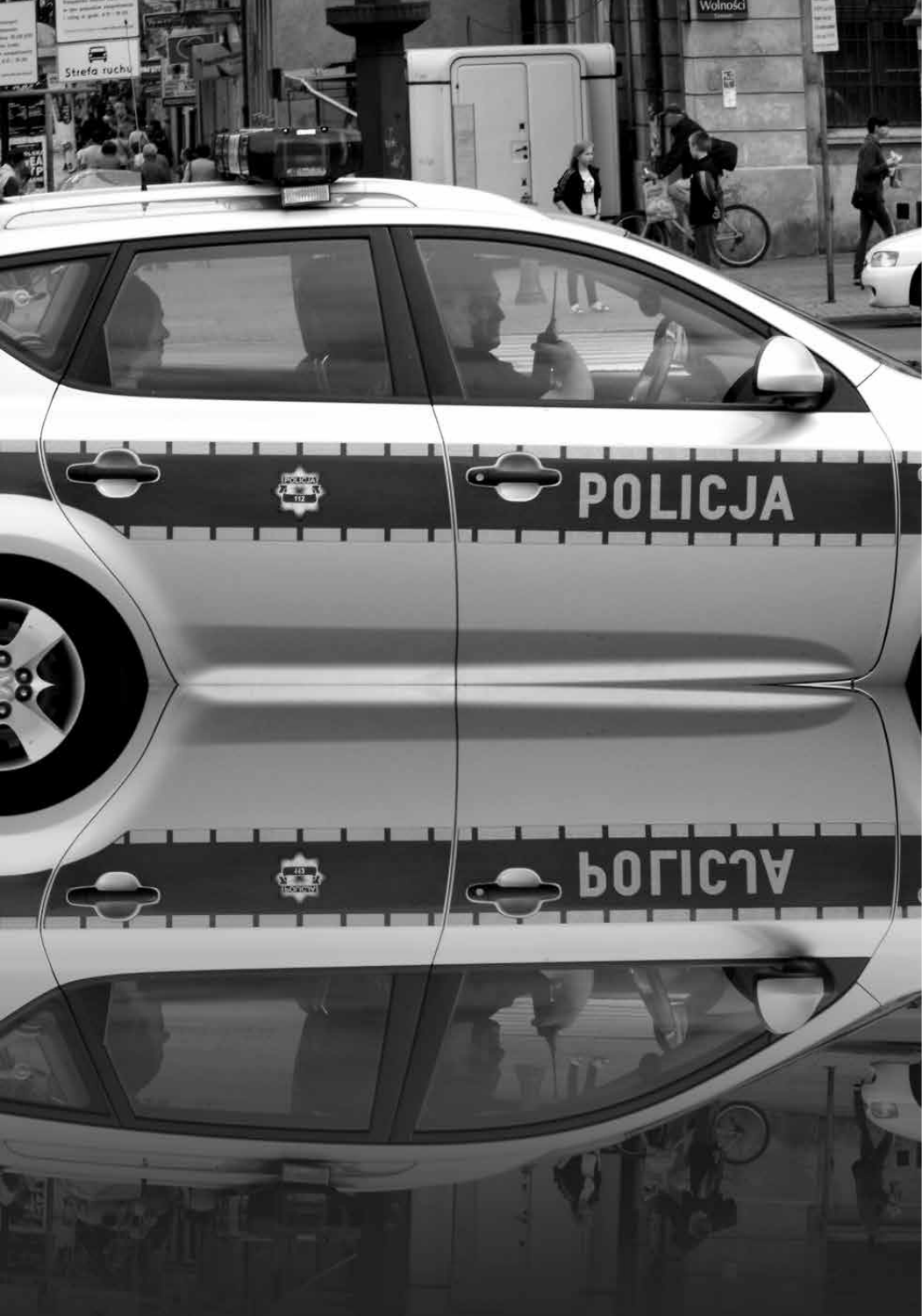some drivers from taking up new business. However, the support from the Mayor of Vilnius and the Prime Minister resulted in clearer taxation rules, which encouraged more people to join Uber both as drivers and riders.

## OTHER RIDE-SHARING EXAMPLES

The smooth and swift establishment of Uber produced negative feedback as well. Taxi drivers, similarly to their counterparts in other countries, started protesting a new ride-sharing competitor. But contrary to their colleagues abroad, Lithuanian taxi drivers did not end up rioting. Mobile taxi hailing apps saw the possibility and copied Uber's business model. So now, most of the taxi apps also act as ride sharing platforms with drivers working in a similar manner to Uber. This happened due to three main factors:

1. The Lithuanian government was welcoming towards new innovative business models, especially Uber.

2. Regulations applicable to a traditional taxi business were not particularly excessive. This means that taxi drivers did not have to invest significant amounts of money in their taxi business. This led to a more stable shift in<sup>1</sup> the business model. The ICT infrastructure of taxi hailing apps was already developed enough. Only a slight adjustment in app design and business organization was necessary to adapt to a new model.

## FUTURE REGULATORY MODEL FOR RIDE-SHARING

The fast development of ride-sharing business models has led to a implementation of a legal vacuum in this area.

The Lithuanian Parliament is discussing a new amendment to the Lithuanian Road Transport Code which would add more legal certainty in the field of ridesharing. A new regulation that will most likely be adopted will allow drivers from Uber and other ride-sharing companies to continue to provide services for customers without any additional licensing requirements. This means that the ride-sharing services should flourish in the future due to a favorable regulation. On the other hand traditional taxi services might find it harder to compete. If regular taxi companies will not reinvent their businesses they will most likely lose a part of their market share to ride-sharing businesses.

## P2P LENDING IN LITHUANIA

The first digital P2P lending platform in Lithuania started its operations on August 2014. By the time P2P lending companies started their businesses in Lithuania, consumer credit or "payday" loan companies had already been viewed as problematic by the main Lithuanian banking sector regulatory body. The Bank of Lithuania felt that some pay-day borrowers lacked responsibility. Seeing the new P2P lending platforms as the same type of service providers, the Bank of Lithuania took a rigid stance accusing the first platforms of illegally providing investment and payment services. The allegations have been dropped, but all the P2P lending platforms were made to register as consumer credit companies.

The ongoing negative attitude towards payday loan companies and a failure to separate P2P lending platforms from consumer credit services have resulted in a harsher Lithuanian Consumer Credit Act regulating P2P lending platforms as well as payday loan companies. In early 2016, a new law created a new set of

<sup>&</sup>lt;sup>1</sup> It has to be noted that the Lithuanian Bank does not separate P2P lending platform data from payday loans, therefore the absolute numbers given in the statistics do not represent P2P lending platforms directly. Nevertheless, the relative numbers partially describe the P2P lending situation because it has suffered similar losses.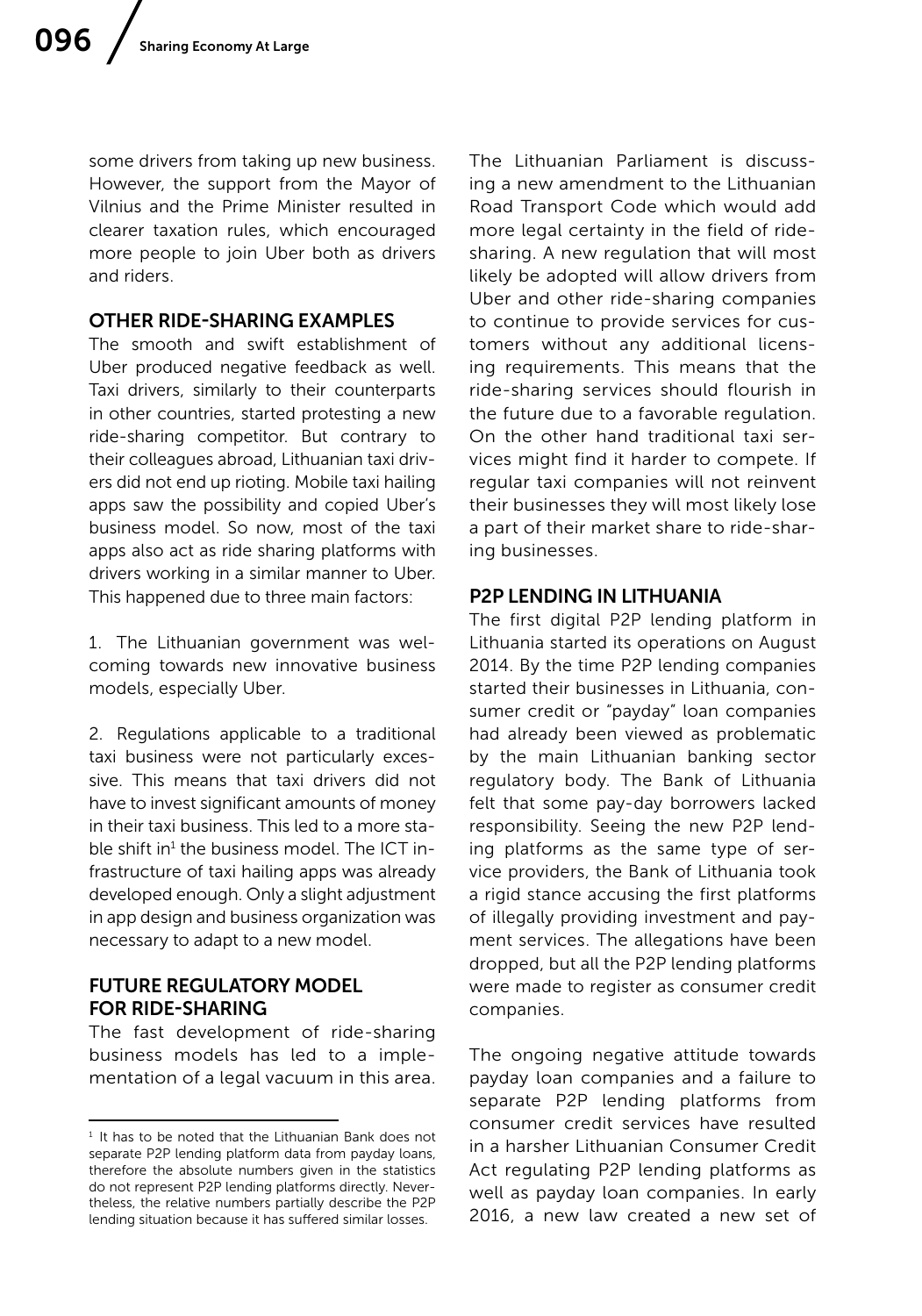market entry barriers and service limitations that have affected the market significantly.

Among a set of bureaucratic procedures, P2P lending platforms are now required to have business sustainability plans and customer creditworthiness evaluation methodologies. Even though it may sound benign, there are no clear guidelines which define what business plans will be deemed sustainable or which creditworthiness evaluation methodologies will be deemed acceptable. Apart from that, significant procedural restrictions for consumer credits have been implemented as well. Both consumer credit companies and P2P lending companies have to check the creditworthiness of a customer and issue a credit only if a customer has a debt to income ratio lower than 40%. What is more, new debtors have to obtain consent of their spouses to borrow resources. Specific P2P lender restrictions have also come into power. Lenders can only give EUR 500 worth of credit to one borrower in a period of 12 months. Furthermore, a total amount of credit received by one creditor cannot exceed EUR 5,000 in a period of 12 months.

# EFFECTS OF P2P LENDING AND CONSUMER CREDIT REGULATIONS

New regulations have impacted the consumer credit and P2P lending markets significantly. According to the Bank of Lithuania, in one quarter after the new legislation came into power, the number of loans that are overdue by 60 days have decreased by 12%. In Q1 of 2016, a total amount of 441 thousand consumer loans was issued. That is 21% less than in the end of 2015. All in all, both the number of newly issued loans and the total value of credits have dropped<sup>2</sup> due to a number of new restrictions and regulations. Despite the fact that the government is trying to curb both the consumer credit and P2P lending sector, new platforms are emerging. Since the establishing of the first lending platform in 2014, the total number of platforms has reached four, but the liveliness of the market is still far from what is happening in the UK. The vast majority of the P2P lending activity is concentrated there. It accounts for over 84% of the entire European market, while Lithuania accounts for less than 0.1%.

# FUTURE REGULATORY MODEL FOR P2P LENDING

Neither the Lithuanian government, nor the society distinguishes between the P2P lending sector and the payday loan businesses. This is the main reason why the P2P lending sector will most likely remain regulated as strictly as the consumer credit market. Nevertheless, P2P lending companies fight actively against the current regulation. This has resulted in a proposal to abolish limits on the amount of money invested by lenders and the amount of money borrowed by debtors.

Despite the fact that the P2P lending platforms are being frowned upon by the government, a new legislation is being proposed by the government which enables crowdfunding activities in Lithuania. It will allow both natural and legal persons to acquire funds for funding of their future businesses, as well as professional, scientific or research projects. New legislation will most likely have some traces of paternalist regulations that the current Consumer Credit Act has. For example, it is most likely that the creditors will be able to invest only up to EUR 1,000 using one crowdfunding platform. A new legislation is expected to be adopted in late 2016.

# REGULATION OF HOTELS IN LITHUANIA

Lithuanian hotels are subject to an extensive set of different rules. They consist of various requirements for the construction

<sup>2</sup> http://www.lb.lt/sugrieztinus\_vartojimo\_kreditu\_teikimo\_salygas\_ju\_suteikta\_gerokai\_maziau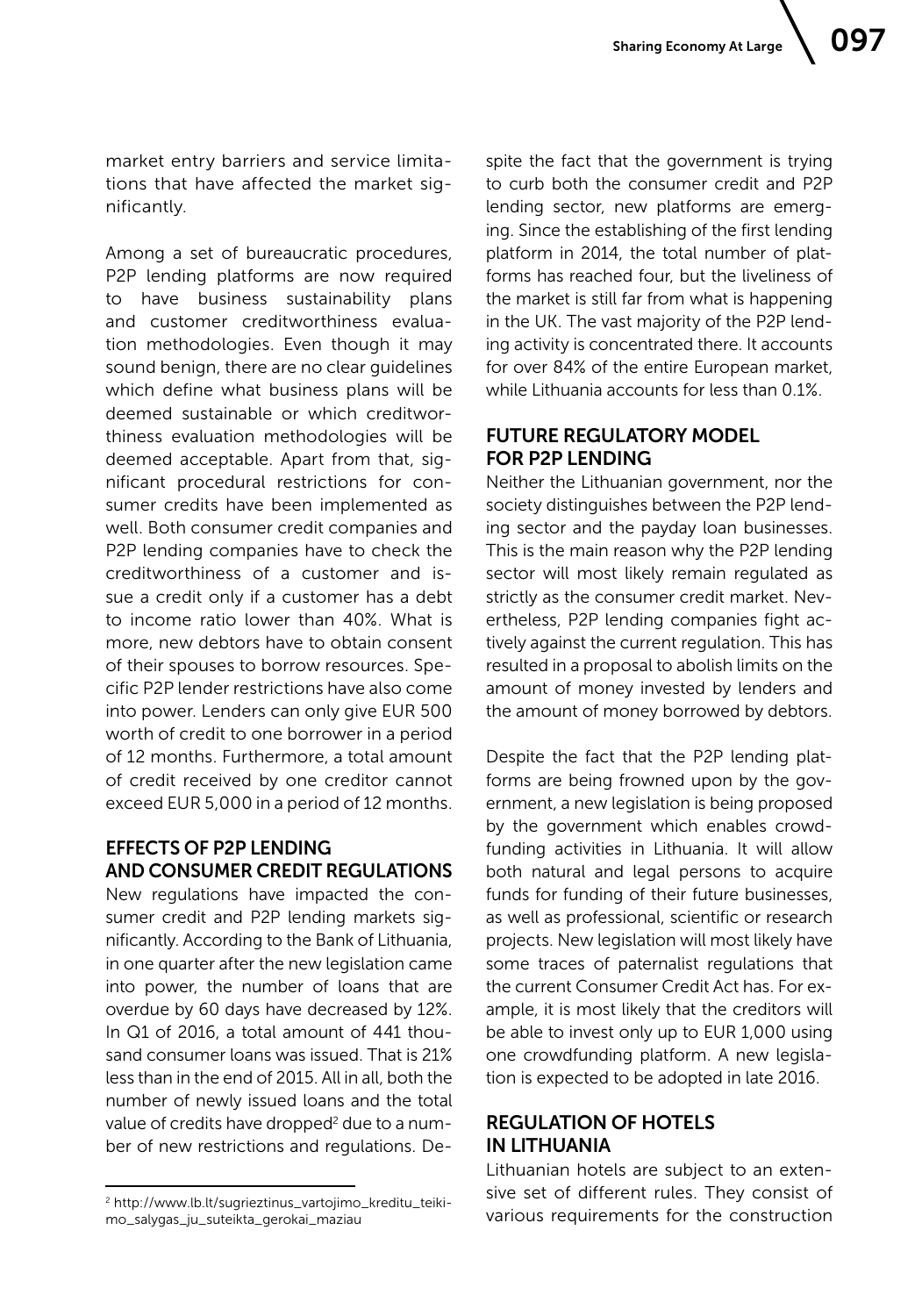99 ONLY A COUPLE OF YEARS AFTER THE LAUNCH OF HOME-SHARING PLATFORMS IN LITHUANIA, INTENTIONS TO REGULATE IT HAVE EMERGED

including: water and electricity supply, sanitation, telecommunication, accessibility for the disabled, lighting, ventilation and fire safety standards. Apart from that, there are specific requirements regarding being soundproof and the temperature level in hotels (at least +18°C). Finally, hotels must also pass sanitation inspection. Both the intensity and extensity of the sanitation standards depend on whether the hotel has a restaurant in it.

Aside from all the aforementioned requirements, some of the hotels are subject to a mandatory "pillow-tax". The Lithuanian pillow-tax system is set by municipalities; therefore the taxation varies by the regions. Usually, a certain tariff is set for accommodation. This means that a customer of a hotel usually has to pay an extra amount of money per night.

#### HOME SHARING IN LITHUANIA

Home sharing in Lithuania is not a new concept. People living in resort towns rented out their flats, houses or any real estate as a short term accommodation to the vacationers long before the IT platforms were developed. Only after around twenty five years the concept of home sharing was elevated into a digital level. It is difficult to estimate when the online home-sharing platforms were first used in Lithuania. One of the most popular platforms, Airbnb.com, does not have its branch office in Lithuania. Another similar platform, booking.com, was established in Lithuania in 2014.

It is difficult to estimate how many people use these platforms for their businesses as they are not eligible to register as the accommodation providers. Booking.com has over 2,000 listings in Lithuania whereas Airbnb is said to have over 1,000 listings.

# FUTURE REGULATORY MODEL FOR ACCOMMODATION

Only a couple of years after the launch of home-sharing platforms in Lithuania, intentions to regulate it have emerged. The biggest pro-regulation stakeholder appeared to be the Lithuanian Hotel and Restaurant Association which represents already established market players. The association has approached the Lithuanian government with the proposal to regulate short-term home-renting activities including home-sharing platforms. Regulations would require homeowners to provide certificates from governmental institutions confirming that the accommodation meets certain government-set requirements dealing with building safety and hygiene, which the established market players are already subject to. Home owners would be required to meet special fire safety standards, which would be higher than the regular ones applied to typical housing. Above all, new regulations would require all short-term house-renting businesses to register separately with the State Tourism Department. The Lithuanian Hotel and Restaurant Association claims that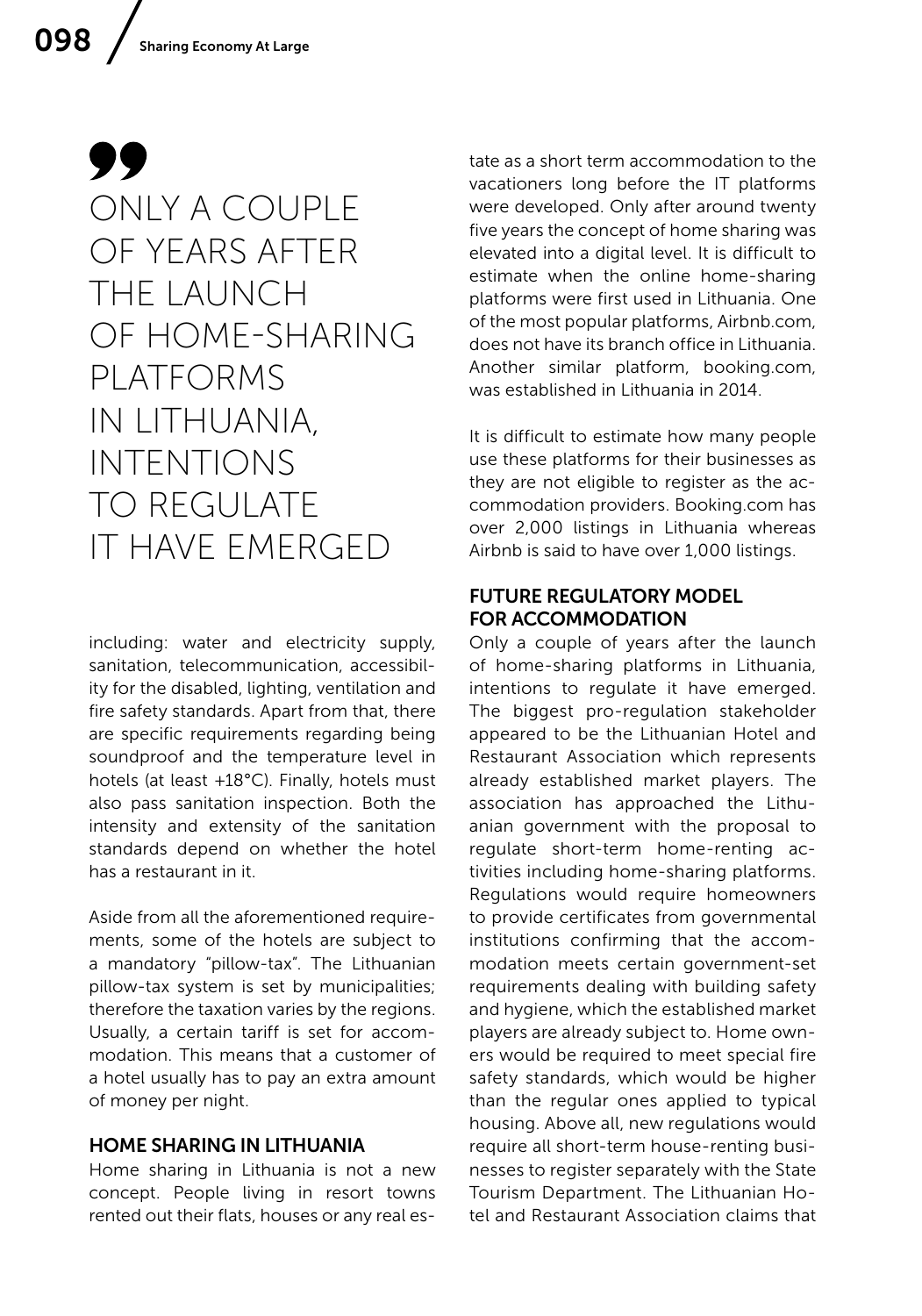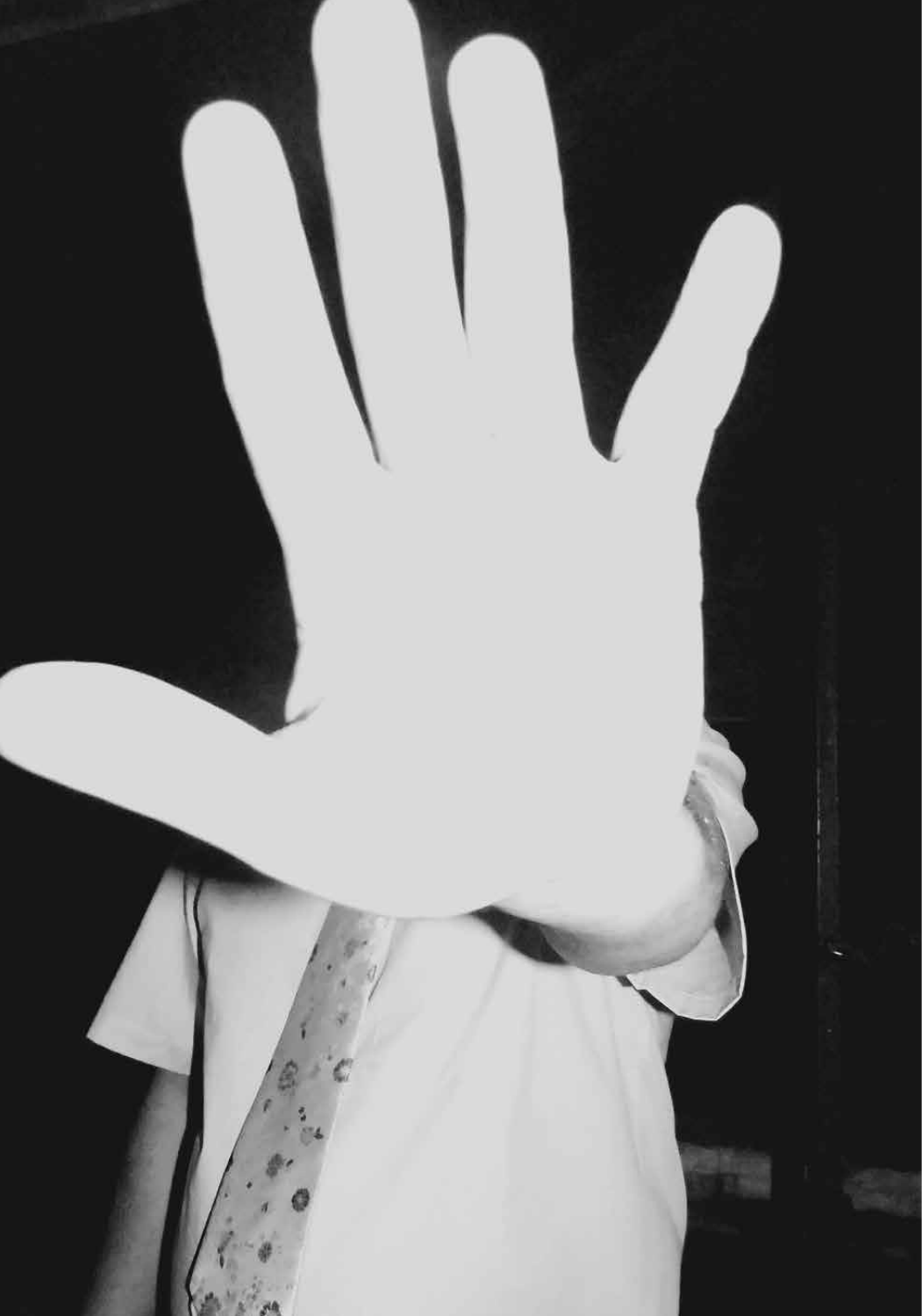the main purpose of such regulation is to calculate the tourism streams in Lithuania more thoroughly. It is also said that the additional regulations will not add to the cost of the homeowners who want to rent out their real estate. This however, may not be entirely true. What these suggestions definitely do add are additional bureaucratic procedures that do not exist at the moment.

Firstly, homeowners would have to get all the necessary certificates from different institutions in order to submit them to the tax administration institution. Secondly, all of the businesses would have to register with the State Tourism Department. These procedures would add up to a cost of small businesses.

Other significant changes would come with the special hygiene, fire and building safety requirements. In order to meet the raised requirements, owners would have to invest more in their real estate. What is more, for example, a hygiene certificate may cost between EUR 44 and EUR 117, depending on the size of the accommodation. And above all, registering with the State Tourism Department would mean that the new businesses would have to pay the aforementioned pillow tax set by the respective municipality. All of these will undoubtedly increase the costs and lower flexibility in organizing home-renting activities and in turn, would result in a reduced competitive advantage now possessed by the new accommodation-sharing businesses.

## LITHUANIAN GOVERNMENT: THE GOOD, THE BAD AND THE INDIFFERENT

The presented three areas of the sharing economy and their relationship with the Lithuanian government perfectly illustrate how businesses which share many similarities can be treated completely differ-

ently. Firstly, there is Uber and other ridesharing businesses that have been warmly welcomed in Lithuania. Secondly, there are entities which experience completely different sentiments – namely, P2P lending platforms, which have been a target of heavy governmental regulations. Thirdly, there is the accommodation sector where the main initiative to regulate home-sharing businesses comes from the competitors – hotels. After analyzing these three cases, the following issues influencing the regulation to the greatest extent can be identified:

## 1. Prior attitude and prejudice towards similar traditional services

All of the three cases show that the prejudice of the government and the society is extremely significant when it comes to the forming of the regulatory environment. The ride-sharing and accommodation cases prove that when the government does not have a negative attitude towards traditional services (e.g. taxis or hotels), it most likely will not be inclined to regulate the sharing economy business model rigidly. P2P lending example shows a different side of the coin – the government has considered traditional services (i.e. payday loans) harmful. Therefore, the emergence of a new sharing economy business model has not been considered as a new type of business or a way for people to invest money but rather as an additional possible threat to financial security. This has led to an extensive regulation that prevents a sustainable development in the early stages of the P2P lending development.

### 2. Separation of a new business model and similar services

The ride-sharing case has proven that a distinction between the sharing economy and its traditional competing busi